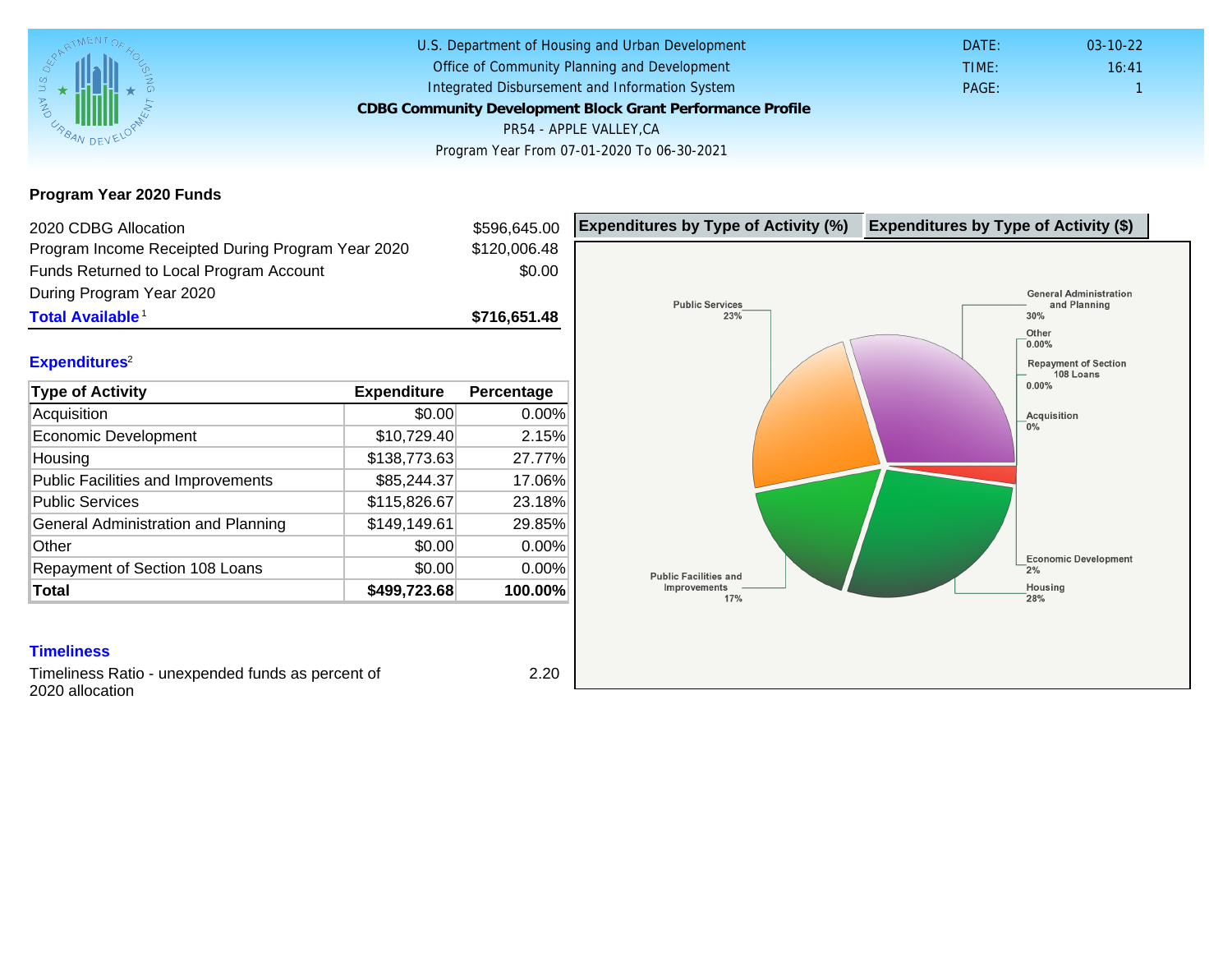## Program Targeting

| 1 - Percentage of Expenditures Assisting Low-<br>and Moderate-Income Persons and Households<br>Either Directly or On an Area Basis <sup>3</sup>                                                                              | 100.00%  |
|------------------------------------------------------------------------------------------------------------------------------------------------------------------------------------------------------------------------------|----------|
| 2 - Percentage of Expenditures That Benefit<br>Low/Mod Income Areas                                                                                                                                                          | 34.05%   |
| 3 - Percentage of Expenditures That Aid in The<br>Prevention or Elimination of Slum or Blight                                                                                                                                | $0.00\%$ |
| 4 - Percentage of Expenditures Addressing<br><b>Urgent Needs</b>                                                                                                                                                             | $0.00\%$ |
| 5-Funds Expended in Neighborhood<br>(Community For State) Revitalization Strategy<br>Areas and by Community Development<br>Financial Institution.<br>6-Percentage of Funds Expended in<br>Neighborhood (Community For State) | \$0.00   |
| Revitalization Strategy Areas and by Community<br>Development Financial Institution                                                                                                                                          | $0.00\%$ |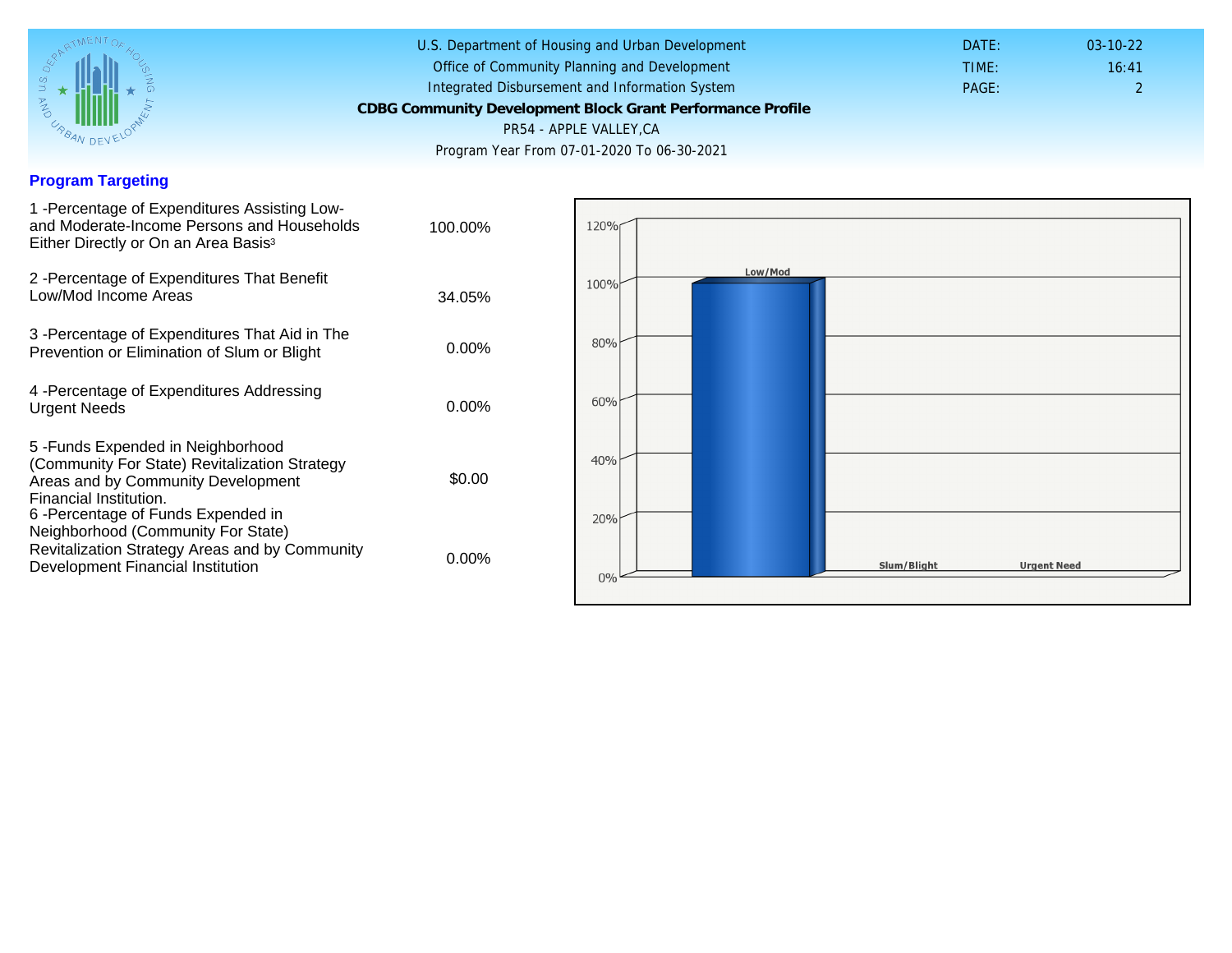# CDBG Beneficiaries by Racial/Ethnic Category <sup>4</sup>

| Race                                              | Total    | Hispanic |
|---------------------------------------------------|----------|----------|
| White                                             | 72.54%   | 77.47%   |
| Black/African American                            | 14.98%   | 0.82%    |
| Asian                                             | 0.35%    | $0.00\%$ |
| IAmerican Indian/Alaskan Native                   | 2.09%    | 2.96%    |
| lNative Hawaiian/Other Pacific Islander           | 0.14%    | $0.00\%$ |
| American Indian/Alaskan Native & White            | 0.35%    | $0.00\%$ |
| Asian & White                                     | 0.35%    | $0.00\%$ |
| Black/African American & White                    | 0.42%    | 0.16%    |
| Amer. Indian/Alaskan Native & Black/African Amer. | $0.00\%$ | $0.00\%$ |
| Other multi-racial                                | 8.78%    | 18.59%   |
| Asian/Pacific Islander (valid until 03-31-04)     | 0.00%    | 0.00%    |
| Hispanic (valid until 03-31-04)                   | $0.00\%$ | $0.00\%$ |

### Income of CDBG Beneficiaries

| Income Level                          | Percentage |
|---------------------------------------|------------|
| Extremely Low Income (<=30%)          | 26.83%     |
| Low Income (30-50%)                   | 70.31%     |
| Moderate Income (50-80%)              | 2.86%      |
| Total Low and Moderate Income (<=80%) | 100.00%    |
| Non Low and Moderate Income (>80%)    | $0.00\%$   |